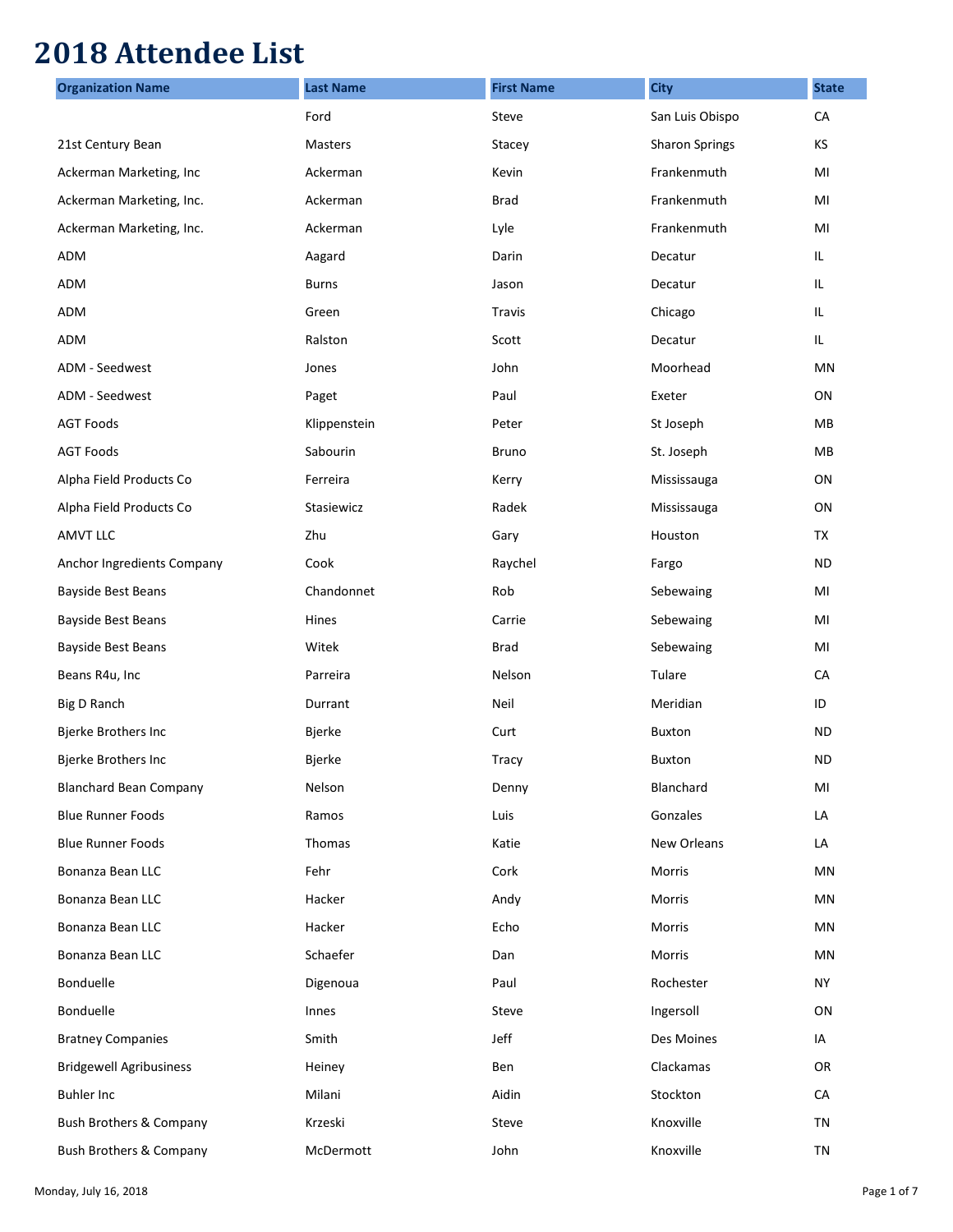| <b>Organization Name</b>           | <b>Last Name</b> | <b>First Name</b> | <b>City</b>        | <b>State</b> |
|------------------------------------|------------------|-------------------|--------------------|--------------|
| <b>Bush Brothers &amp; Company</b> | Rutzinski        | Joe               | Knoxville          | <b>TN</b>    |
| Bush Brothers & Company            | Schultz          | Todd              | Knoxville          | TN           |
| <b>Bush Brothers &amp; Company</b> | Strauch          | <b>Brian</b>      | Augusta            | WI           |
| Bush Brothers & Company            | Zimmerman        | David             | Knoxville          | TN           |
| C & F Foods Inc                    | Alvarado         | Jorge             | City of Industry   | CA           |
| C & F Foods Inc                    | Earl             | Joyce             | Hansen             | ID           |
| Cal-Bean & Grain Co-Op Inc         | Vander Feer      | Chad              | Pixley             | CA           |
| California Bean and Pea, Inc       | Parreira         | Joel              | Boerne             | TX           |
| California Bean Shippers Assoc     | Townsend         | Jane              | Sacramento         | CA           |
| CanFarm Pulse Inc                  | Schujman         | Gabriel           | Winnipeg           | MB           |
| Cascade Organic Farms              | <b>Boss</b>      | Patrick           | Royal City         | <b>WA</b>    |
| Central American Foods S.A.        | George           | Jossimark         | Panama             | FL.          |
| Central Bean Co Inc                | De la Rosa       | Fermando          | Quincy             | <b>WA</b>    |
| Central Bean Co Inc.               | Gonzalez III     | Samuel            | Quincy             | WA           |
| Central Valley Ag Exports, Inc     | Ragot            | Yves-Jose         | Visalia            | CA           |
| Central Valley Ag Exports, Inc     | <b>Vivies</b>    | Didier            | Visalia            | CA           |
| Central Valley Bean Cooperative    | Fuglesten        | Daniel            | <b>Buxton</b>      | <b>ND</b>    |
| <b>CFT Corporation</b>             | <b>Burnett</b>   | Wally             | Oakville           | ON           |
| <b>CFT Corporation</b>             | Pocklington      | Steven            | Oakville           | ON           |
| Chickplease                        | Sultan           | Rick              | Chicago            | IL.          |
| Chickplease                        | Zaibak           | Ed                | Chicago            | IL.          |
| China Doll/Dixie Lily Foods        | Morrissette      | Harris            | Saraland           | AL           |
| China Doll/Dixie Lily Foods        | Morrissette Jr   | Harris            | Saraland           | AL           |
| China Doll/Dixie Lily Foods        | Parker           | Will              | Saraland           | AL           |
| Chippewa Valley Bean               | Brown            | Cindy             | Menomonie          | WI           |
| Chippewa Valley Bean               | Wachsmuth        | Charles           | Menomonie          | WI           |
| <b>CHS Inc Bean Plant</b>          | Guess            | Chris             | Othello            | <b>WA</b>    |
| Columbia Bean & Produce, Inc       | Garrett          | Scott             | Moses Lake         | <b>WA</b>    |
| Columbia Bean & Produce, Inc       | Strobel          | Jeffrey           | Moses Lake         | <b>WA</b>    |
| Columbia Grain Inc                 | Scholand         | David             | <b>Grand Forks</b> | <b>ND</b>    |
| <b>Colusa Produce Corporation</b>  | Overton          | Barbara           | Meridian           | CA           |
| Cooperative Elevator Co            | Gordon           | Scott             | Pigeon             | MI           |
| Cooperative Elevator Co            | Janowicz         | Michael           | Pigeon             | MI           |
| Cooperative Elevator Co            | Wisenbaugh       | Todd              | Pigeon             | MI           |
| Cummings Ag, Inc                   | Bjerke           | Mason             | <b>Buxton</b>      | ND.          |
| Cummings Ag, Inc                   | Olson            | Gene              | Buxton             | ND.          |
| D.W. Sturt & Co.                   | Noble            | Phyllis           | Santa Barbara      | CA           |
| D.W. Sturt & Co.                   | Sturt            | D.W.              | Santa Barbara      | CA           |
| Delta Technology Corporation       | Quesada          | Diego             | Houston            | TX           |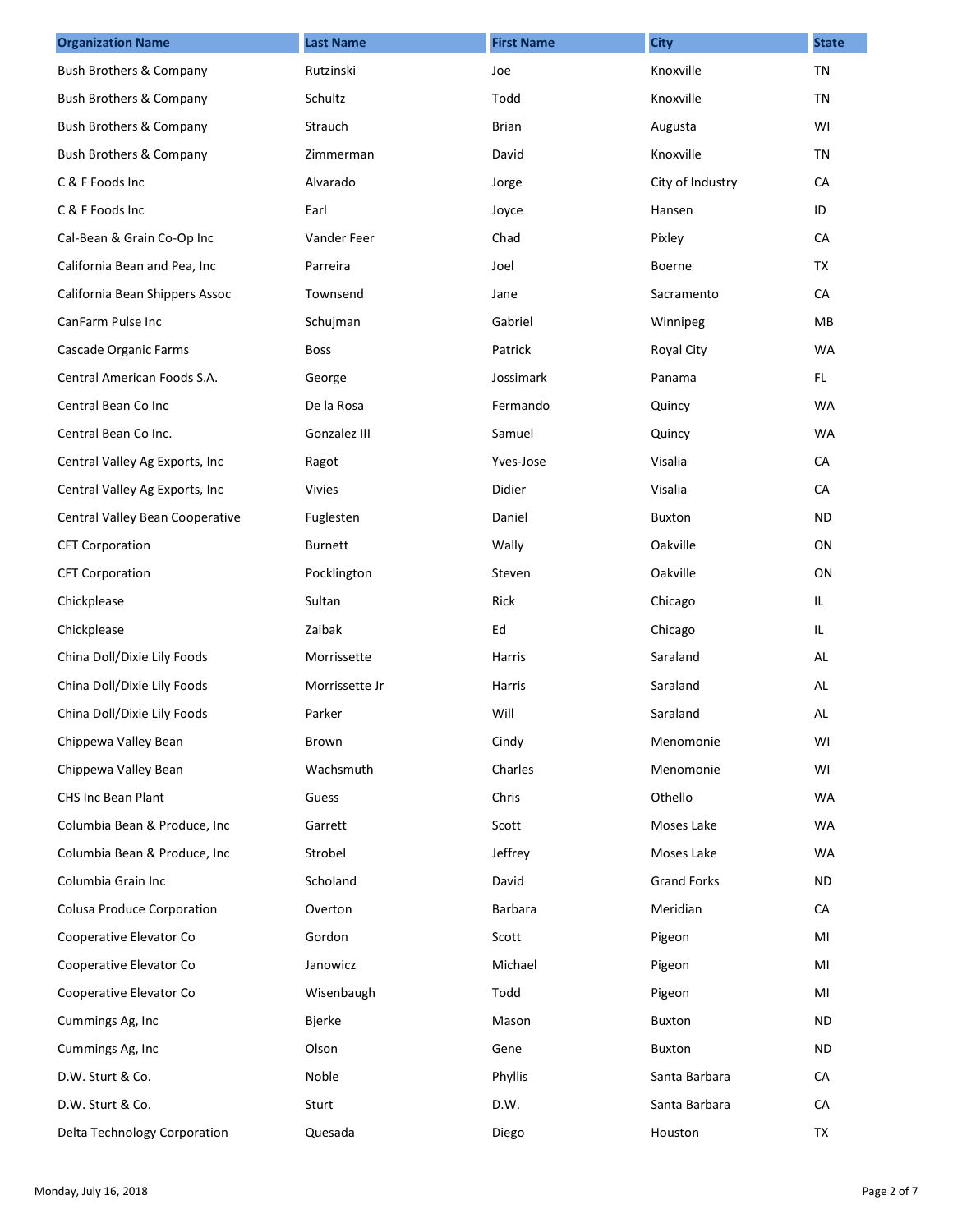| <b>Organization Name</b>        | <b>Last Name</b>  | <b>First Name</b> | <b>City</b>         | <b>State</b> |
|---------------------------------|-------------------|-------------------|---------------------|--------------|
| Digrava                         | Vaca              | Sergio            | Zapopan             |              |
| Eco Foods                       | Gonzalez De Siman | Lucia             | Antiguo Cuscatlan   |              |
| El Alazan                       | Cota Garcia       | Eleazar           | De abasto           | DF           |
| El Alazan                       | Garcia Ruiz       | Jesus             | De abasto           | DF           |
| El Alazan                       | Godinez Aburto    | Raymundo          | De abasto           | DF           |
| Eqraft, LLC                     | Geurs             | Harm              | Beechville          | Nova Sc      |
| <b>Everbest Organics</b>        | Carlin            | Marcus            | Munger              | MI           |
| <b>Everbest Organics</b>        | Sattelberg        | Jim               | Munger              | MI           |
| <b>Faribault Foods</b>          | Allmann           | Heike             | Minneapolis         | MN           |
| <b>Faribault Foods</b>          | Martinez-Ibarra   | Juliana           | Minneapolis         | <b>MN</b>    |
| Farmer Bean & Seed LLC          | Erickson          | Ryan              | Quincy              | <b>WA</b>    |
| Farmer Bean & Seed LLC          | Kehl              | Lauren            | Quincy              | <b>WA</b>    |
| Farmer Bean & Seed LLC          | Kehl              | Lisa              | Quincy              | <b>WA</b>    |
| Farmer Bean & Seed LLC          | Kehl              | Russ              | Quincy              | WA           |
| <b>Farmers Business Network</b> | Malmstrom         | Erik              | San Carlos          | CA           |
| <b>Farmers Business Network</b> | Stephens          | Dudley            | San Carloss         | CA           |
| Fessenden Co-op                 | <b>Stevens</b>    | Brad              | Fessenden           | <b>ND</b>    |
| FNJ, Inc.                       | Musa              | Faisel            | Rancho Cucamonga    | CA           |
| Forest River Bean Co. Inc       | Schanilec         | <b>Brian</b>      | <b>Forest River</b> | <b>ND</b>    |
| Globeways Canada Inc.           | Reimer            | Frank             | Mississauga         | ON           |
| Globeways Canada Inc.           | Richmond          | <b>Brad</b>       | Mississauga         | ON           |
| Goya De Puerto Rico, Inc.       | Selles            | Luis              | Bayamon             | PR           |
| Goya Foods of California        | Gayoso            | Teresa            | City of Industry    | CA           |
| Goya Foods of Florida           | Martell           | Aracely           | Miami               | FL.          |
| Goya Foods of Florida           | Portuondo         | Angel             | Miami               | FL.          |
| Goya Foods of Texas             | Damaris Rosario   | Luz               | Brookshire          | <b>TX</b>    |
| Goya Foods, Inc.                | Barroso           | Anthony           | Jersey City         | NJ           |
| Goya Foods, Inc.                | Devir             | Daniel            | Jersey City         | NJ           |
| Goya Foods, Inc.                | Gonzalez          | Josafat           | <b>Brookshire</b>   | TX           |
| Goya Foods, Inc.                | Seda              | Alexsandra        | <b>Brookshire</b>   | TX           |
| Goya Foods, Inc.                | Yorio             | Michael           | Jersey City         | NJ           |
| Grainport Inc                   | Singh             | Jasnoor           | Mississauga         | ON           |
| Green Valley Bean Company       | Berthold          | John              | Park Rapids         | MN           |
| Harmony Foods International     | Cedeno            | Hamlet            | Kenansville         | FL.          |
| Hayes Food Products, Inc.       | Roddey            | Michael           | Greer               | SC           |
| Heads Up Plant Protectants Inc  | Dutcheshen        | Colin             | Saskatoon           | SK           |
| <b>Healthy Food Ingredients</b> | Wiegert           | Chris             | Fargo               | <b>ND</b>    |
| Hensall Co-operative            | Brown             | John              | Hensall             | ON           |
| Hensall Co-operative            | Cronin            | Chris             | Hensall             | ON           |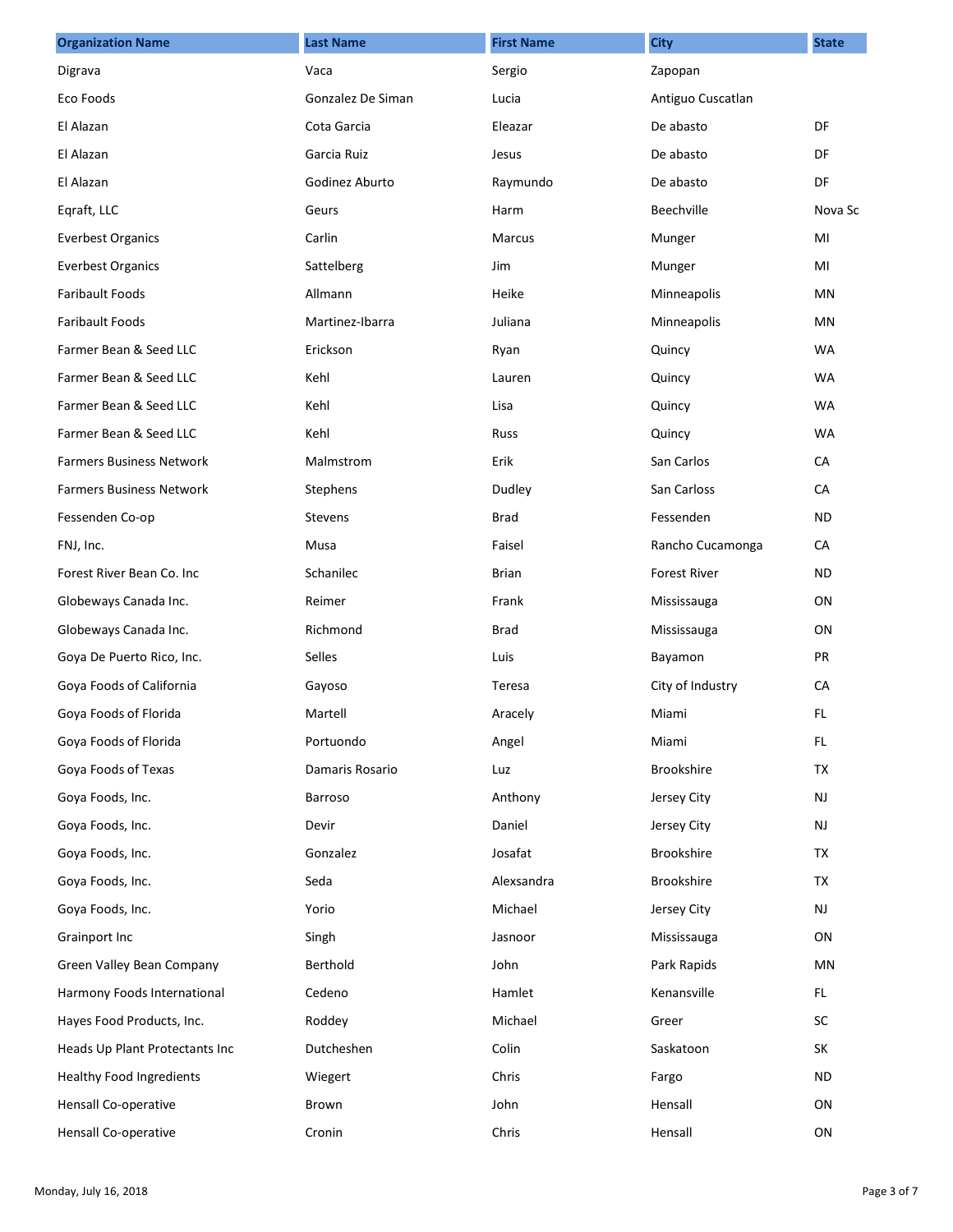| <b>Organization Name</b>          | <b>Last Name</b> | <b>First Name</b> | <b>City</b>          | <b>State</b> |
|-----------------------------------|------------------|-------------------|----------------------|--------------|
| Hensall Co-operative              | Hodgins          | Derwyn            | Hensall              | ON           |
| Hensall Co-operative              | Hunt             | Marion            | Hensall              | ON           |
| <b>Hinrichs Trading Company</b>   | Boettcher        | Dirk              | Pullman              | <b>WA</b>    |
| Hinrichs Trading Company          | Hinrichs         | Kyle              | Pullman              | <b>WA</b>    |
| Hinrichs Trading Company          | Hinrichs         | Max               | <b>Gig Harbor</b>    | <b>WA</b>    |
| Hinrichs Trading Company          | Hinrichs         | Phil              | Pullman              | <b>WA</b>    |
| <b>Hinrichs Trading Company</b>   | Hodson           | Jackie            | Pullman              | <b>WA</b>    |
| Idaho Bean Dealers Association    | Wilkinson        | Erin              | Hansen               | ID           |
| Ilta Grain Inc                    | Sabourin         | Ivan              | Surrey               | BC           |
| Ilta Grain Inc                    | Schujman         | Juan              | Surrey               | <b>BC</b>    |
| <b>IMECO</b>                      | Agosti           | Matteo            | Cremona              |              |
| Indumak USA, LLC                  | Fodi             | Andre             | Houston              | <b>TX</b>    |
| <b>Intersect USA</b>              | Jensen           | Cindy             | Valencia             | CA           |
| Iowa State University Seed Lab    | Hill             | Cherie            | Ames                 | IA           |
| J.P. Wilson Co.                   | Wilson           | Carter            | <b>Twin Falls</b>    | ID           |
| Jelinek Custom Cleaning, Inc.     | Jelinek          | <b>Brian</b>      | Alliance             | <b>NE</b>    |
| <b>KC Trading Company</b>         | Allan            | Bob               | Fort Lauderdale      | FL.          |
| <b>KC Trading Company</b>         | Carrick          | Wayne             | Fort Lauderdale      | FL.          |
| Kelley Bean Company               | Hinze            | Grant             | Scottsbluff          | <b>NE</b>    |
| Kelley Bean Company               | Kelley           | Kraig             | Scottsbluff          | NE           |
| Kelley Bean Company               | Maasjo           | Deon              | Oakes                | <b>ND</b>    |
| Kelley Bean Company               | Sprague          | Larry             | Durand               | MI           |
| Kirsten Company LLC               | Kirsten          | Mark              | Lodi                 | CA           |
| L.A. Hearne Company               | Giudici          | Francis           | King City            | CA           |
| L.H. Hayward Co, LLC              | Hayward          | Richard V         | Harahan              | LA           |
| L.H. Virkler & Co, Inc            | Virkler          | Lynn              | Ormond Beach         | FL.          |
| La Preferida                      | Steinbarth       | Rich              | Chicago              | IL.          |
| Lake & Lake Inc.                  | Kiesewetter      | Robert            | Canandaigua          | NY.          |
| Larson Grain Company              | Shockman         | Nick              | Englevale            | <b>ND</b>    |
| Latinex Intl                      | Guzi             | Ed                | North Olmsted        | OH           |
| Latinex Intl                      | Penna            | Cintia            | North Olmsted        | OH           |
| Lozano Magana                     | Lozano           | Javier            | Queretaro            |              |
| Manchester Company                | Cova             | Pam               | Hartland             | MI           |
| Manchester Company                | Steele           | Doug              | <b>Overland Park</b> | KS           |
| Manchester Company                | Weidman          | Grant             | Prairie Village      | KS           |
| McCall Farms, Inc.                | Lee              | Jerry             | Effingham            | SC           |
| Michigan Agricultural Commodities | Geers            | Adam              | Breckenridge         | MI           |
| Michigan Bean Commission          | Cramer           | Joe               | Frankenmuth          | MI           |
| Milliken Group, Inc.              | Chavez           | David             | Glendora             | CA           |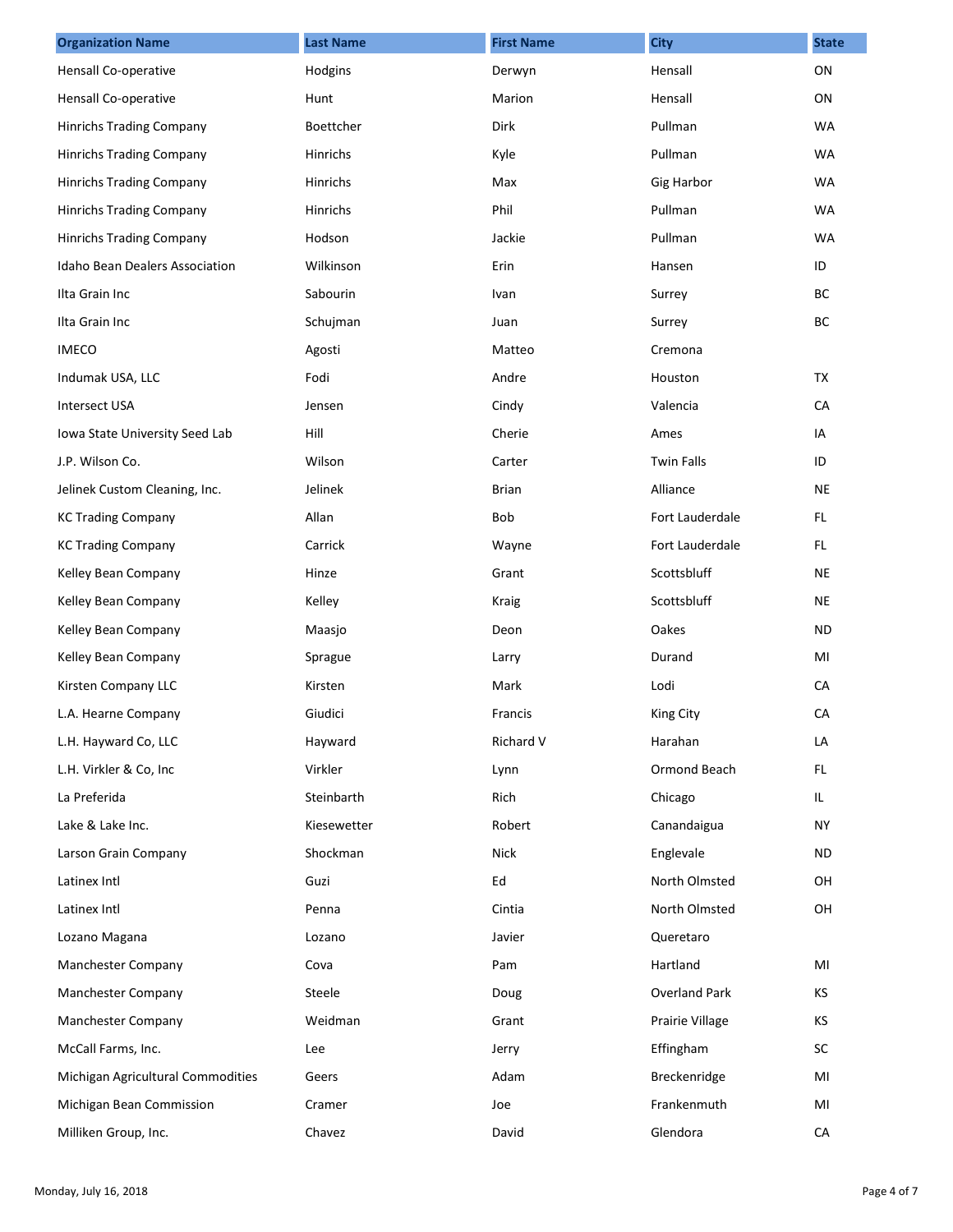| <b>Organization Name</b>         | <b>Last Name</b>   | <b>First Name</b> | <b>City</b>        | <b>State</b> |
|----------------------------------|--------------------|-------------------|--------------------|--------------|
| Multi-Fresh Produce, Inc         | Faustinos          | Eli               | Glendale           | AZ           |
| Multi-Fresh Produce, Inc.        | Miranda            | Guadalupe         | Glendale           | AZ           |
| Multi-Fresh Produce, Inc.        | Miranda            | Mario             | Glendale           | AZ           |
| N.K. Hurst Company               | Huntley            | Matt              | Zionsville         | IN           |
| N.K. Hurst Company               | Snider             | Tony              | Zionsville         | IN           |
| Natural Specialty Crops Co       | Silva              | Gildardo          | Vancouver          | ВC           |
| New Alliance                     | Sperl              | Jon               | Alliance           | <b>NE</b>    |
| New Alliance                     | Weber              | Dave              | Alliance           | <b>NE</b>    |
| New Alliance Bean                | Thompson           | Mark              | Alliance           | <b>NE</b>    |
| New York Bean LLC                | Jones              | Jerry             | Caledonia          | NY.          |
| Nolin Steel                      | Nolin              | Grant             | Ashburn            | GA           |
| <b>North Central Commodities</b> | Thoreson           | Bill              | Johnstown          | ND.          |
| Northern Bag and Box Company     | Little             | <b>Brian</b>      | <b>Grand Forks</b> | <b>ND</b>    |
| Northern Bag and Box Company     | Weingarten         | Ben               | <b>Grand Forks</b> | <b>ND</b>    |
| Northern Bag and Box Company     | Weingarten         | Chuck             | <b>Grand Forks</b> | <b>ND</b>    |
| Northwest Seed Cleaning Service  | Holub              | Tyler             | Buxton             | <b>ND</b>    |
| Northwest Trading Co Inc         | Benson             | Matthew           | Lodi               | CA           |
| Northwest Trading Co Inc         | Benson             | Ryan              | Lodi               | CA           |
| Pacific Grain & Foods            | Perkins            | Jacquelyn         | Fresno             | CA           |
| Pacific Grain & Foods            | Perkins            | Lee               | Fresno             | CA           |
| Petkus North America             | Hailey             | Clint             | New Plymouth       | ID           |
| Pickett Equipment                | Olson              | <b>Brady</b>      | Burley             | ID           |
| Pickett Equipment                | Price              | Johanthan         | Burley             | ID           |
| PL International, LLC            | Gachoud            | Ana               | Tiburon            | CA           |
| PL International, LLC            | Lambert            | Maria             | Tiburon            | CA           |
| PL International, LLC            | Lambert            | Paul              | Tiburon            | CA           |
| Port Packaging, LLC              | McPherson, Jr      | Jim               | Houston            | TX           |
| Preator Bean Company             | Preator            | Lynn              | Burlington         | WY.          |
| Preator Bean Company             | Preator            | Zach              | Burlington         | <b>WY</b>    |
| Prusse Sales & Export            | Prusse             | David             | Lone Tree          | CO           |
| R.S. Porter & Co, Inc            | Jahn               | Robby             | Cliffside Park     | NJ           |
| Rangen, Inc.                     | Kelley             | Craig             | Buhl               | ID           |
| Ray-Mont Logistics               | Peterson           | Russell           | Spokane Valley     | WA           |
| Ray-mont Logistics               | Zimmerman-Reynolds | Teri              | Spokane Valley     | WA           |
| Rhodes Stockton Bean Co-op       | Kubo               | Larry             | <b>Tracy</b>       | CA           |
| Russell E Womack, Inc.           | Byrne              | <b>Brian</b>      | Lubbock            | TX           |
| Russell E Womack, Inc.           | Byrne              | Shane             | Dallas             | TX           |
| Russell E. Womack, Inc.          | Byrne              | Michael           | Lubbock            | TX           |
| Russell E. Womack, Inc.          | Byrne              | Mike              | Lubbock            | TX           |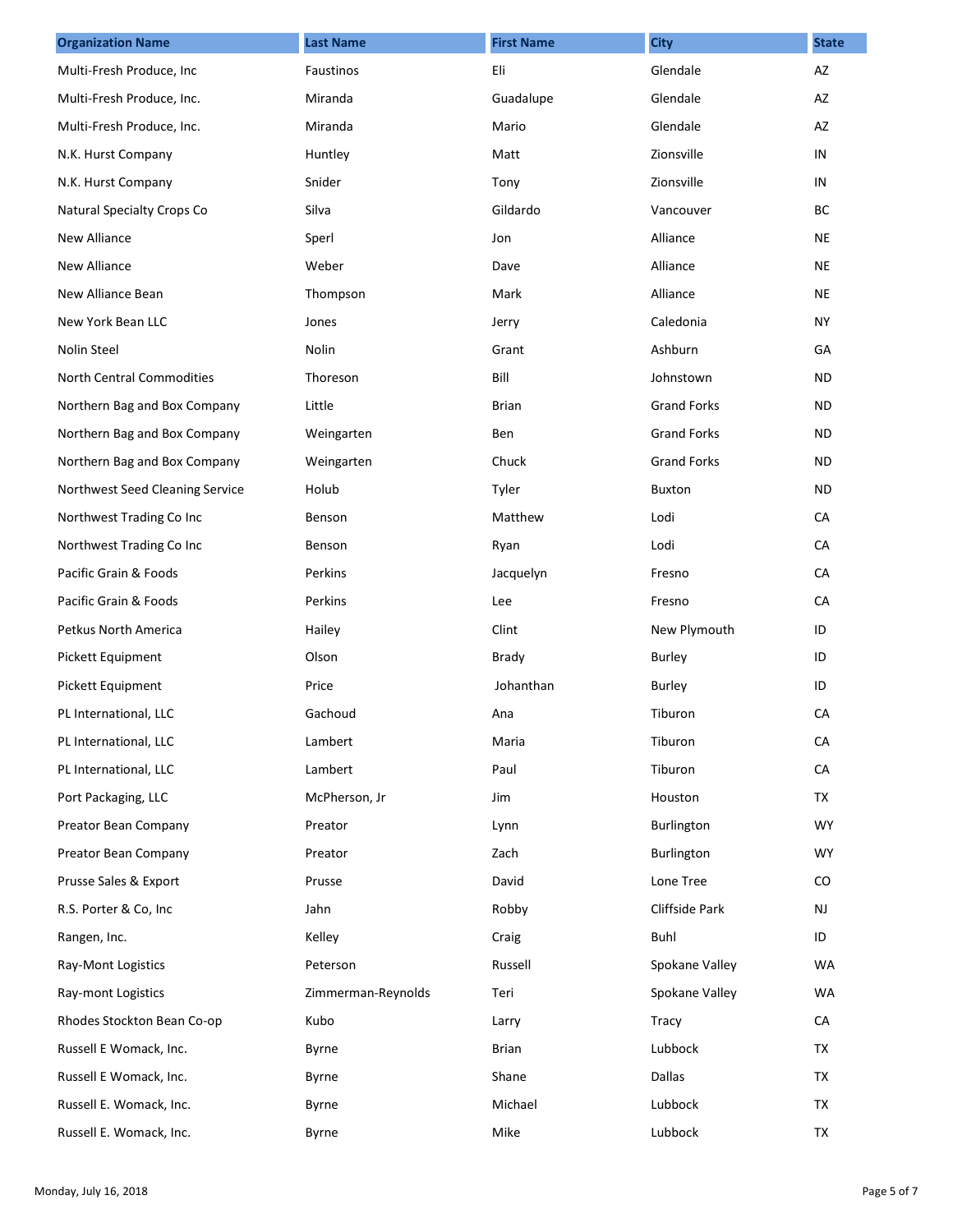| <b>Organization Name</b>            | <b>Last Name</b> | <b>First Name</b> | <b>City</b>        | <b>State</b> |
|-------------------------------------|------------------|-------------------|--------------------|--------------|
| Russell E. Womack, Inc.             | Byrne            | Richard           | Dallas             | <b>TX</b>    |
| Satake USA Inc                      | Cawthorne        | Peter             | Stafford           | TX           |
| Satake USA Inc                      | Pike             | Pat               | Stafford           | TX           |
| Scoular                             | Hawat            | Roy               | Saskatoon          | Saskatch     |
| <b>Seaboard Special Crops</b>       | Ford             | <b>Brad</b>       | Chapel Hill        | <b>NC</b>    |
| <b>Seaboard Special Crops</b>       | Henriquez Oritz  | Anabella          | Chapel Hill        | <b>NC</b>    |
| Seneca Foods Corp                   | Lindsay          | Leon J.           | Mongomery          | MN           |
| Slauson Trading Co                  | Slauson          | Michael           | Onamia             | MN           |
| Slauson Trading Co                  | Yakymi           | Carmel            | Onamia             | <b>MN</b>    |
| Southern Gulf Packaging & Logistics | <b>Fuentes</b>   | Javier (Jay)      | Houston            | TX           |
| Southwest Processors Exchange       | Pitzer           | Jason             | Tonapah            | AZ           |
| Spokane Seed Company                | Fontaine         | Andrew J.J.       | Spokane Valley     | <b>WA</b>    |
| Spokane Seed Company                | Geense           | Heather           | Spokane Valley     | <b>WA</b>    |
| <b>SRS Commodities Ltd</b>          | Harpestad        | Rick              | Mayville           | ND.          |
| Steele & Company                    | Stawowy          | Matthew           | Sterling           | MI           |
| Steele & Company                    | Steele           | Doug              | Sterling           | MI           |
| Steele & Company                    | Steele           | Tony              | Sterling           | MI           |
| Sutter Basin Grower's Co-op         | Davis Jr         | Ray               | Knights Landing    | CA           |
| Sutter Basin Growers Co-op          | Piper            | <b>Brian</b>      | Knights Landing    | CA           |
| Syngenta                            | Severa           | Tony              | Caldwell           | ID           |
| Tarke Bean LLC                      | Graham           | Denise            | Meridian           | CA           |
| Texas Best Bean and Seed            | Cruz             | Maria             | Olton              | TX           |
| Texas Best Bean and Seed            | Redwine          | Bobby             | Olton              | TX           |
| Texas Best Bean and Seed            | Redwine          | <b>Brice</b>      | Olton              | TX           |
| Thompsons Limited                   | Cottenden        | Scott             | Blenheim           | ON           |
| <b>Three Maurices Product Sales</b> | Cubias           | Maurice E.        | North Hollywood    | CA           |
| Treasure Valley Seed Co             | Varner           | Paul              | Freeland           | MI           |
| Treasure Valley Seed Co             | Whalen           | Jim               | Denver             | $\rm CO$     |
| Trinidad Benham Corp                | Bornmann         | Jeff              | Denver             | $\rm CO$     |
| <b>Trinidad Benham Corp</b>         | Eirich           | Dale              | Denver             | $\rm CO$     |
| Trinidad Benham Corp                | Gross            | Chris             | Denver             | $\rm CO$     |
| Trinidad Benham Corp                | Hartman          | Carl              | Denver             | $\rm CO$     |
| Trinidad Benham Corp                | Lund             | Jeff              | Denver             | $\rm CO$     |
| Trinidad Benham Corp                | Schuler          | Courtney          | Bayard             | <b>NE</b>    |
| Tyr Food Products                   | Cifuentes        | Lina              | Portland           | 0R           |
| Tyr Food Products                   | Wakem            | Josh              | Portland           | OR           |
| <b>Umer Corporation</b>             | Faisal           | Shaikh            | Jodia Bazar        | Karachi      |
| Universal Industries Inc            | Roed             | Brian             | <b>Cedar Falls</b> | IA           |
| <b>US Dry Bean Convention</b>       | Berg             | Ari               | <b>Grants Pass</b> | OR           |